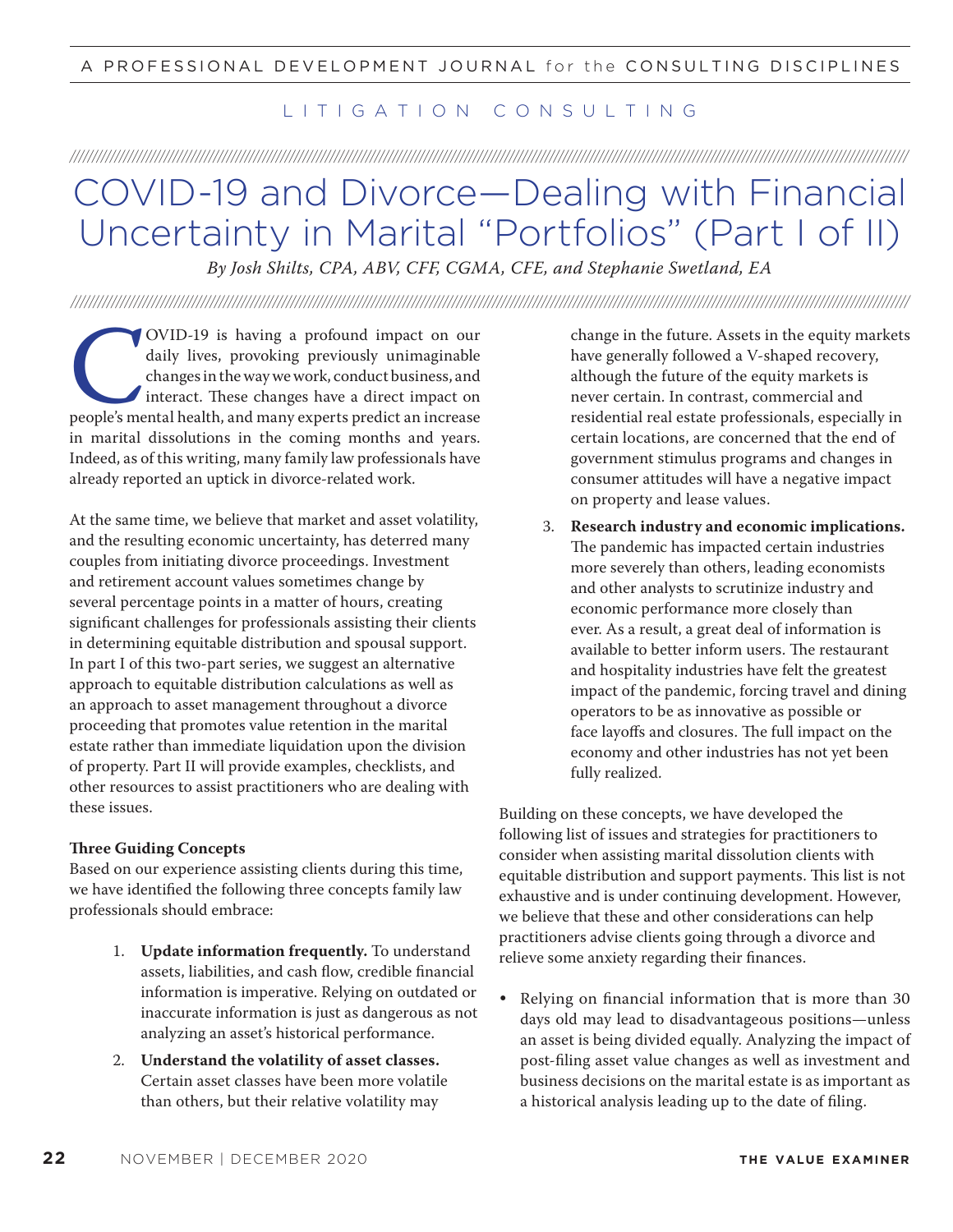- **•** Equity markets and consumer reactions may have created assets not easily identifiable by the layperson. These include, but are not limited to, passive and active losses and increased limits on interest deductions that can generate allowable write-offs and lessen potential tax liabilities.
- **•** Assess business assets in comparison to competitors to determine if changes are due to uncontrollable market forces or self-interest. Some debt-laden businesses have suffered while others have been able to seek relief from government programs. Understanding the decisions made and their impact on certain assets will help you determine whether assets are being devalued to benefit one party or because of market forces.
- **•** It is imperative, when assessing assets, to understand the client's current financial condition and future financial needs and goals. There may be opportunities to acquire assets at less than fair market value, which may align with longer term strategies.
- **•** Real estate holdings have varying values and outlooks driven by the property's location, which may affect decisions by current and future tenants (residential or commercial). Depending on the business's location and the business climate, owners may need to project future values and their impact on the estate's value. Jacksonville, Florida, for example, has seen an increase in migration of greater than 10 percent, while New York City saw a greater-than-24-percent decrease in arrivals.<sup>1</sup>
- **•** Individuals and businesses may have opportunities to refinance and obtain more favorable credit terms, which, in turn, increase the estate's net worth and improve cash flow available for support.
- **•** Understand the short- and long-term effects of Economic Injury Disaster Loans (EIDL) and Paycheck Protection Program (PPP) loans on small businesses. These may include increased free cash flow and reduction in the weighted average cost of capital (WACC) due to low interest rates and potential forgiveness.
- **•** Certain industries—such as hospitality, travel, and restaurants—are struggling more than others. Couples whose livelihoods are associated with these industries may need to consider layoffs, closures, and changes in lifestyle. According to a McKinsey & Company industry report, the manufacturing industry will take the longest time to recover from COVID-19, while the healthcare industry is projected to rebound in early 2021.<sup>2</sup>
- **•** For many industries, the pandemic's financial impact has been minimal, and in some instances, performance has exceeded expectations. Determining whether the impact is attributable to market forces or owner involvement will affect equitable distribution in some cases.

It is important for family law professionals to analyze credible information, assess the volatility of specific assets, understand clients' individual goals, and

**Individuals and businesses may have opportunities to refinance and obtain more favorable credit terms, which, in turn, increase the estate's net worth and improve cash flow available for support.**

<sup>1</sup> George Anders, "So long big city! Handling a pandemic often means calling the movers," LinkedIn, September 23, 2020, https://www.linkedin.com/pulse/so-long-big-city-handling-pandemic-often-meanscalling-george-anders/?published=t.

<sup>2</sup> André Dua, Deepa Mahajan, Lucienne Oyer, and Sree Ramaswamy, "U.S. small-business recovery after the COVID-19 crisis," McKinsey & Company, July 7, 2020, https://www.mckinsey.com/industries/publicand-social-sector/our-insights/us-small-business-recovery-after-the-covid-19-crisis.